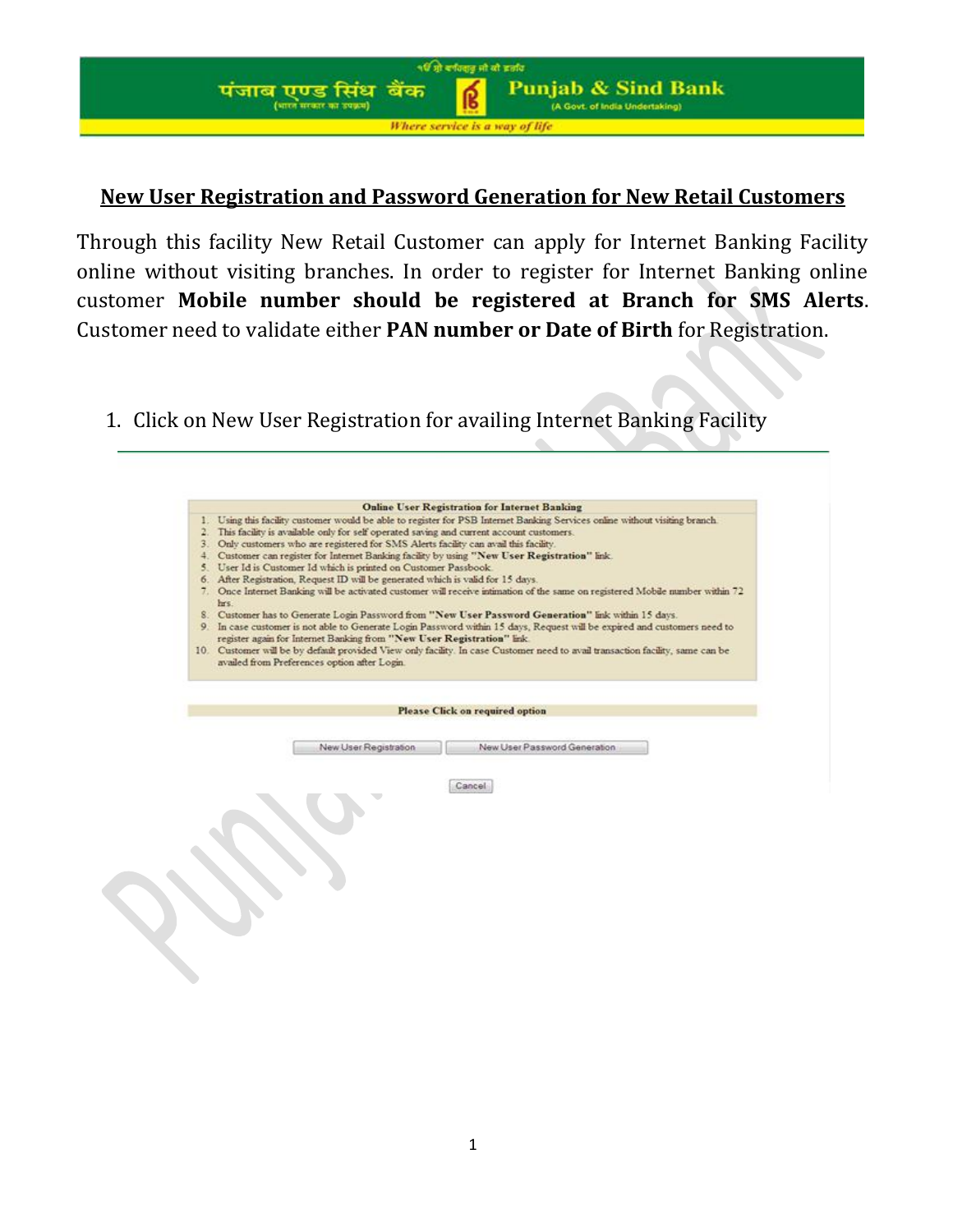

2. Enter User Id which Customer Id printing on Passbook

|                                                                                                       | <b>New User Register</b>                                          |  |  |
|-------------------------------------------------------------------------------------------------------|-------------------------------------------------------------------|--|--|
| Enter Your User ID which is your Customer ID                                                          |                                                                   |  |  |
| Enter Your PAN No or Date of Birth and registered Mobile Number to receive OTP on your Mobile.<br>2.7 |                                                                   |  |  |
| 3. Validate OTP received on your registered Mobile to register your request.                          |                                                                   |  |  |
|                                                                                                       |                                                                   |  |  |
|                                                                                                       | Please enter the required fields to register for internet banking |  |  |

3. Validate either PAN No. or Date of Birth

| <b>New User Register</b>                                                                       |                                          |
|------------------------------------------------------------------------------------------------|------------------------------------------|
| 1. Enter Your User ID which is your Customer ID.                                               |                                          |
| Enter Your PAN No or Date of Birth and registered Mobile Number to receive OTP on your Mobile. |                                          |
| 3. Validate OTP received on your registered Mobile to register your reguest.                   |                                          |
|                                                                                                |                                          |
| Please enter the required fields to register for internet banking                              |                                          |
| Enter User Id 600005697                                                                        |                                          |
| <b>PAN</b>                                                                                     | @ DOB (DD-MM-YYYY)                       |
| <b>Enter PAN number.</b>                                                                       | 25-12-1990<br><b>Enter Date of Birth</b> |
| Validate                                                                                       | Cancel                                   |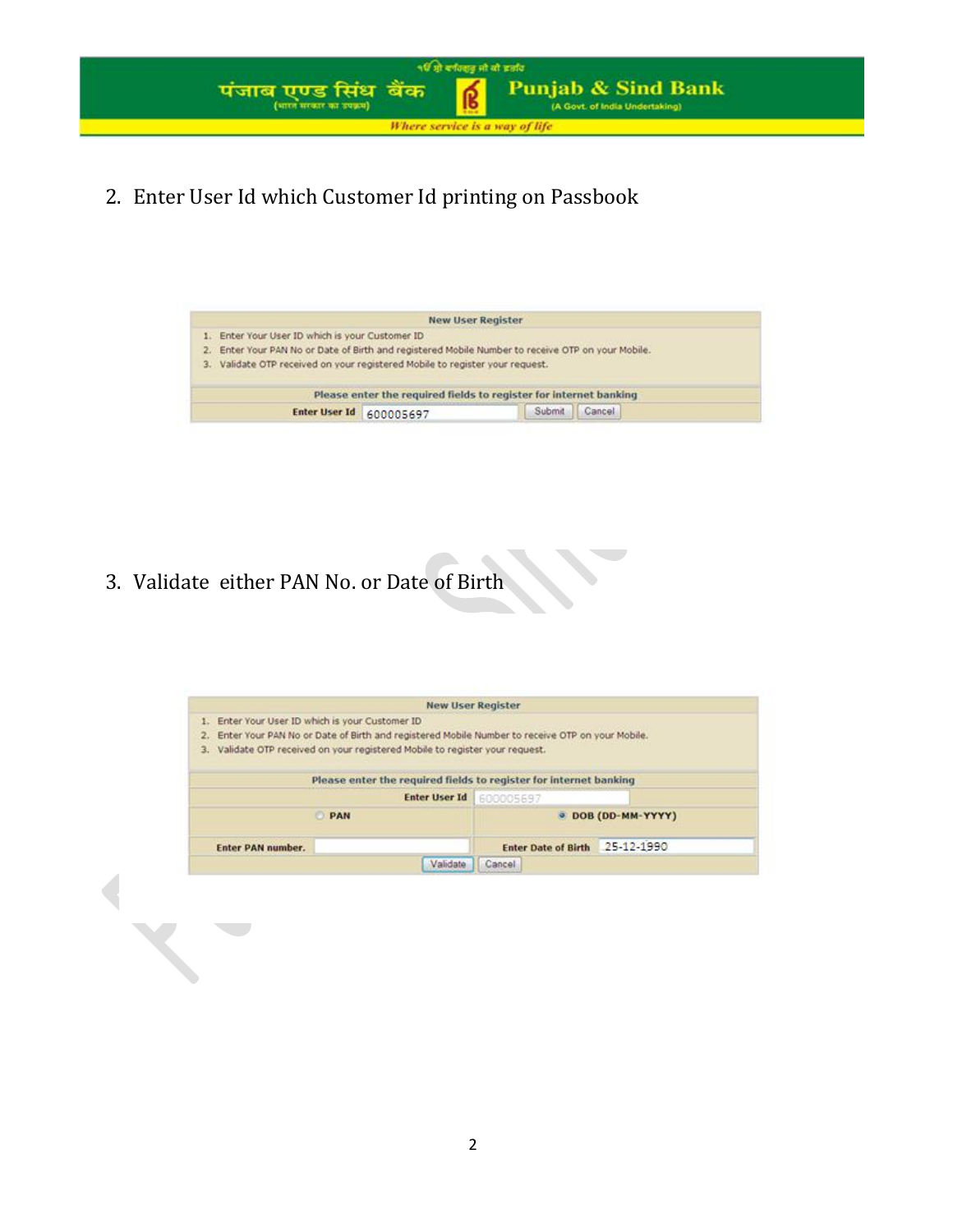

4. Enter the Mobile number registered at Branch for SMS Alerts

| Enter Your User ID which is your Customer ID                                                   |                                    |                                                                   |                    |
|------------------------------------------------------------------------------------------------|------------------------------------|-------------------------------------------------------------------|--------------------|
| Enter Your PAN No or Date of Birth and registered Mobile Number to receive OTP on your Mobile. |                                    |                                                                   |                    |
| Validate OTP received on your registered Mobile to register your request.                      |                                    |                                                                   |                    |
|                                                                                                |                                    |                                                                   |                    |
|                                                                                                |                                    | Please enter the required fields to register for internet banking |                    |
|                                                                                                | <b>Enter User Id</b>               | 1600005697                                                        |                    |
| <b>PAN</b>                                                                                     |                                    |                                                                   | DOB (DD-MM-YYYY)   |
| <b>Enter PAN number.</b>                                                                       |                                    | <b>Enter Date of Birth</b>                                        | 25-12-1990         |
|                                                                                                |                                    |                                                                   |                    |
|                                                                                                | <b>Enter Registered Mobile No.</b> | 7867526910                                                        | Validate<br>Cancel |

5. Validate the OTP received on registered Mobile no.

| 2.<br>3.          | Enter Your PAN No or Date of Birth and registered Mobile Number to receive OTP on your Mobile.<br>Validate OTP received on your registered Mobile to register your request. |                                |                  |
|-------------------|-----------------------------------------------------------------------------------------------------------------------------------------------------------------------------|--------------------------------|------------------|
|                   | Please enter the required fields to register for internet banking                                                                                                           |                                |                  |
|                   | <b>Enter User Id</b>                                                                                                                                                        | 600005697                      |                  |
|                   | <b>PAN</b>                                                                                                                                                                  |                                | DOB (DD-MM-YYYY) |
| Enter PAN number. |                                                                                                                                                                             | Enter Date of Birth 25-12-1990 |                  |
|                   | <b>Enter Registered Mobile No.</b>                                                                                                                                          | 7867568910                     |                  |
|                   |                                                                                                                                                                             |                                |                  |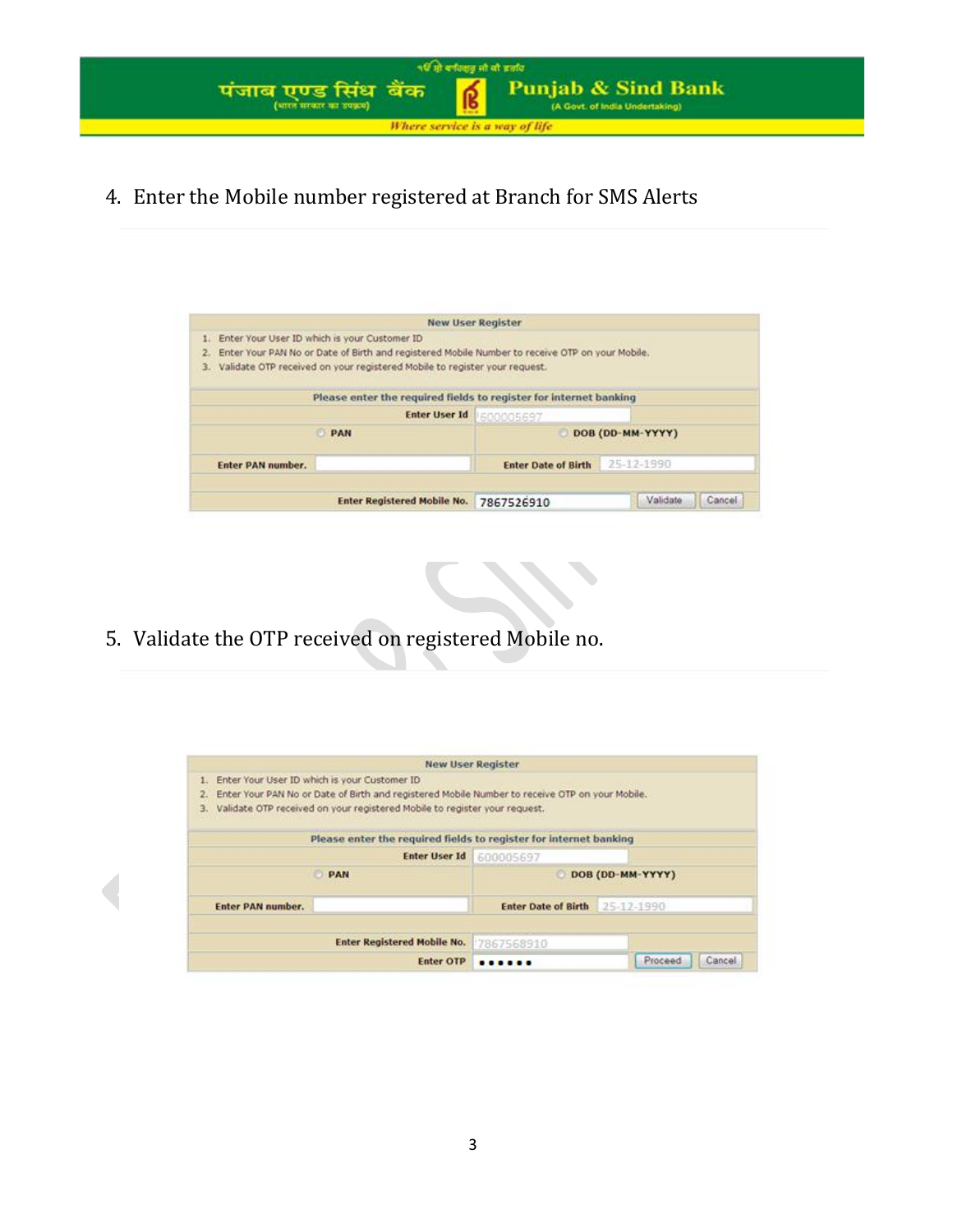

6. After Validating OTP new user registration is successful. Customer will be sent Request ID on registered Mobile no. Within 72 hrs customer will receive activation SMS. After receiving Activation SMS customer need to Generate Password from "**New User Password Generation"** Link



7. Enter the OTP received on registered mobile number.

| Validate OTP received on your registered Mobile.<br>2.<br>3.                          | Generate Login Password and Login to Internet Banking with User Id & Password Generated online. |  |
|---------------------------------------------------------------------------------------|-------------------------------------------------------------------------------------------------|--|
| Enter User ID, Request ID and registered Mobile Number to receive OTP on your Mobile. | <b>New User Password Generation</b>                                                             |  |